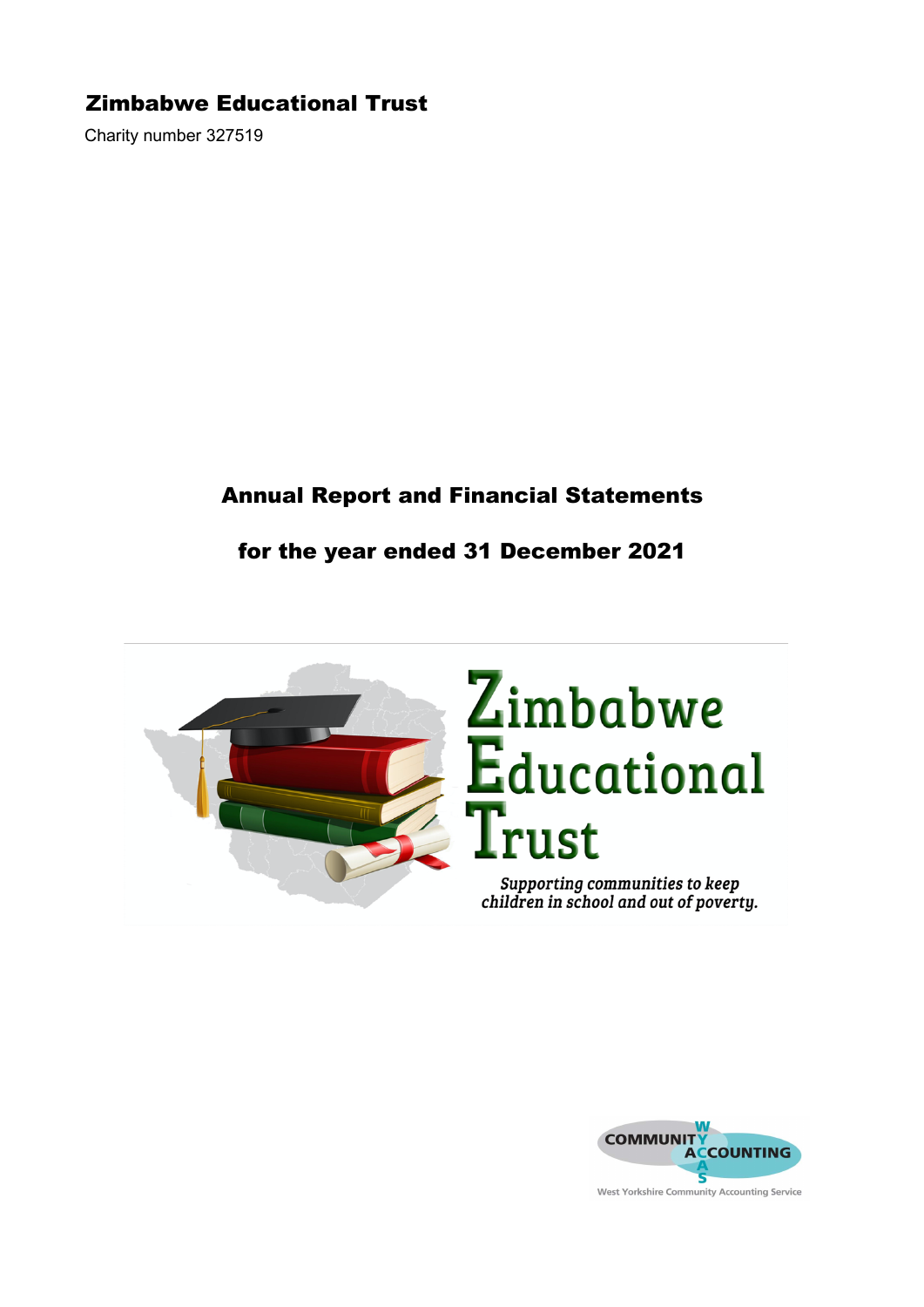# Annual Report and Financial Statements

# for the year ended 31 December 2021

| <b>Contents</b>                     | Page   |
|-------------------------------------|--------|
| Trustees' report                    | 2 to 4 |
| Examiner's report                   | 5      |
| Receipts and payments account       | 6      |
| Statement of assets and liabilities | 7      |
| Notes to the accounts               | 8 to 9 |

# Prepared by West Yorkshire Community Accountancy Service CIO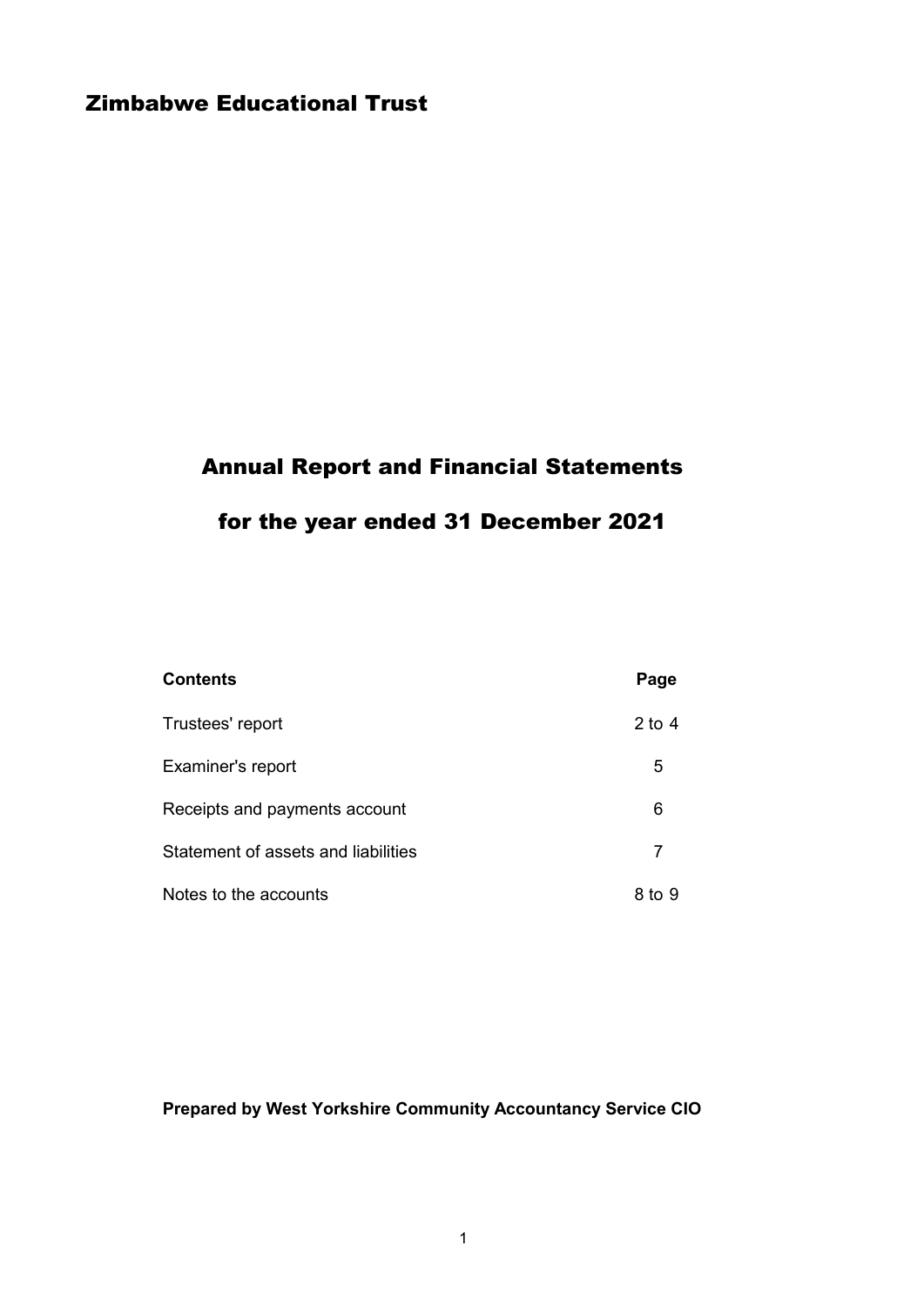### Trustees' report for the year ended 31 December 2021

### Reference and administrative details of the charity, its trustees and advisors

The trustees during the financial year and up to and including the date the report was approved were: Name **Name Position Dates** 

Mr Derrick Mkandla<br>
Dr Colourgrad Mpoko<br>
Chair Colourgrad Mpoko Dr Colourgrad Mpoko Mr Adam Ranson Treasurer Professor Ray Lloyd Mr Stuart Kempster Hannah O'Riordan Memory Maramba Resigned April 2021

#### Advisors

Mr Vulindlela Mkandla

### Charity number

The charity was registered with the Charity Commission for England and Wales, number 327519, on 12 August 1987.

### Principal address

Headingley Enterprise & Arts Centre Bennett Road Leeds LS6 3HN

### Bankers

| <b>Leeds Building Society</b>   |
|---------------------------------|
| Mercantile House                |
| <b>Silverlink Business Park</b> |
| Wallsend                        |
| <b>NE28 9NY</b>                 |

The Co-operative Bank p.l.c. P.O. Box 101 1 Balloon Street Manchester M60 4EP

### Independent examiner

Claire Welling West Yorkshire Community Accountancy Service CIO Stringer House 34 Lupton Street Leeds LS10 2QW

### Structure, governance and management

The charity is governed by a Trust Deed adopted on 24 July 1987, amended on 7 December 2006 and 24 June 2014.

### Method of recruitment and appointment of trustees

A new Trustee may be appointed by a resolution of the Trustees recorded in the minutes and signed by the new Trustee and such record shall be conclusive evidence of this appointment.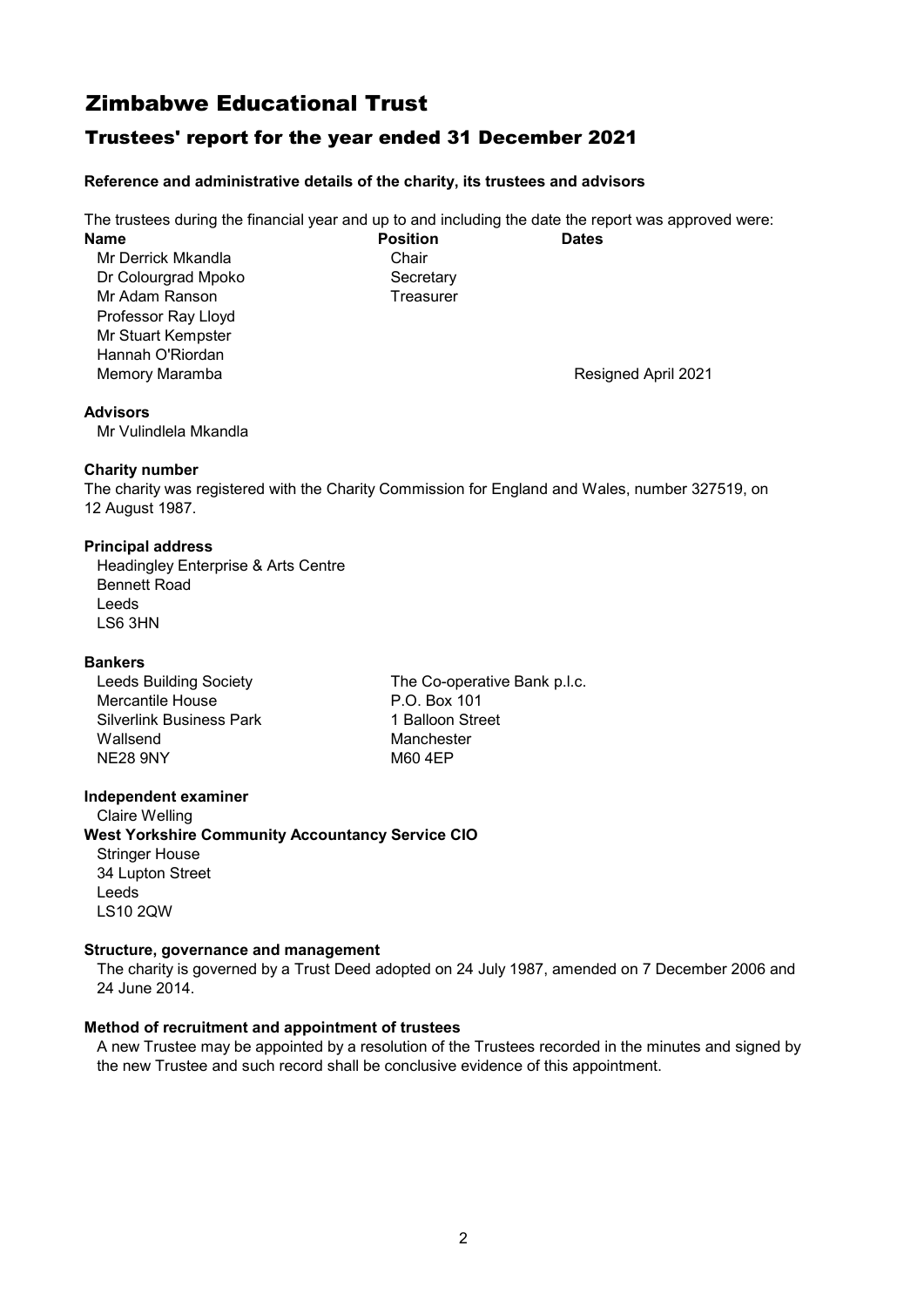### Trustees' report (continued) for the year ended 31 December 2021

### Objectives and activities

### The charity's objects

To advance the education of students resident in Zimbabwe by the provision of financial assistance, and of accommodation or assistance in the provision of accommodation, to enable such students to further their education in Great Britain.

To provide financial assistance towards charitable educational projects within Zimbabwe particularly but not exclusively the Zimbabwe Educational Trust Resource Centre in Buluwayo.

### The charity's main activities

Supporting Zimbabwean communities to keep children in school and out of poverty, primarily through fundraising and project management support. Our work focuses on four thematic areas: children's rights; girls' empowerment; health & nutrition; and resources & infrastructure.

### Public benefit statement

In setting our objectives and planning our activities our Trustees have given serious consideration to the Charity Commission's general guidance on public benefit and in particular:

Child protection and the advancement of education and opportunity in Zimbabwe,

Tackling the effects of poverty,

Girls' and women's empowerment.

### Achievements and performance

### ZET UK:

Continued to support our three partners through fundraising efforts in the UK as well as collaborative capacity building support.

Though covid-19 has affected our operations and that of our partners we all maintain a relatively normal level of service delivery in support of those we serve.

### Trinity Project:

Worked with community members and organisations to increase knowledge around birth registration increasing capacity to advocate for services whilst challenging culture on the issue.

Ran clubs for boys and girls covering issues such as early child marriage, teenage pregnancy, sexual and reproductive health (including HIV/AIDS) & rights.

Reached hundreds of families through community outreach, awareness raising sessions, and mobile support services like drop-ins and advice clinics. Each family was helped with unique advice and support for their case, touching on a range of birth registration and socioeconomic rights issues.

Continued its diverse portfolio of work supporting vulnerable children in the community.

### Rafiki Girls Centre:

Trained 120 girls this year in life skills, personal development and a vocational course with work experience the majority of which went on to access further education or employment.

Continued FCDO (formerly DFID)/Jo Cox Memorial Strengthening Grant for the same purpose.

Ran a number of events including HIV workshop, careers day, counselling and graduation.

### Foundations for Farming:

Undertook work with a school to teach methods of conservation farming. Developed demonstrations plots and installed irrigation drip-kit. Yielded harvest and replanted for following season.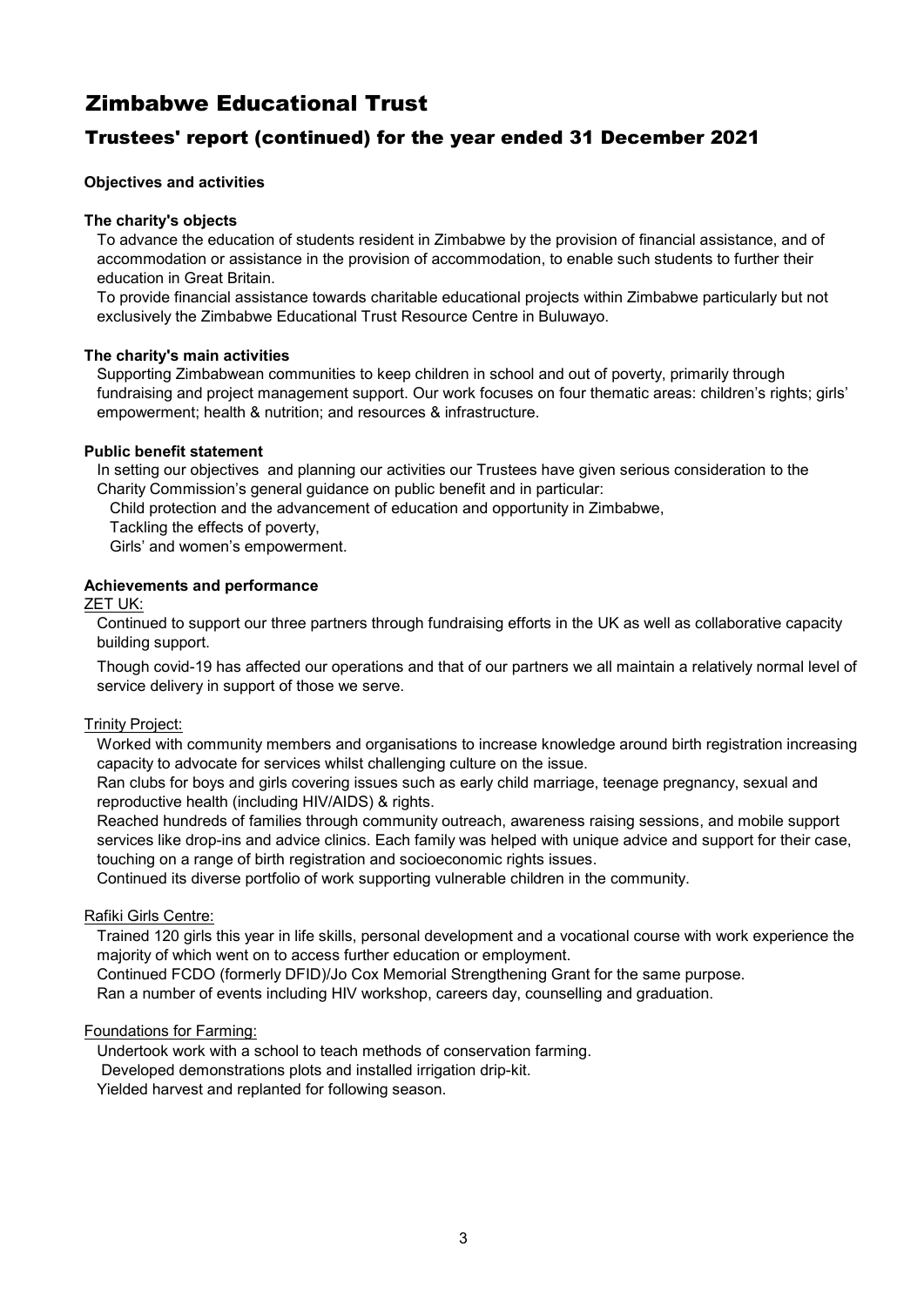### Trustees' report (continued) for the year ended 31 December 2021

### Objectives and activities

### Financial review

The net payments for the year were £3,053, including net receipts of £1,331 on unrestricted funds and net payments of £4,384 on restricted funds, after transfers.

The trustees have approved the write-off of a £850 loan made to the Trinity Project in December 2019, which was conditional upon improved financial management procedures being implemented at the project.

### Reserves policy

The charity's free reserves, excluding fixed assets, at the year end were £12,980.

It is the policy of Zimbabwe Educational Trust to maintain free reserves at a level which enable the charity to meet our objectives and support our beneficiaries.

A minimum level of reserves equating to at least three months of unrestricted expenditure and a maximum level of reserves equating to twelve months is considered sufficient to cover our overheads, including management, administration and support costs, as well as enabling us to respond to emergency needs which may arise in this period.

Signed on behalf of the board of trustees on 18/05/2022

Derrick Mkandla (Trustee)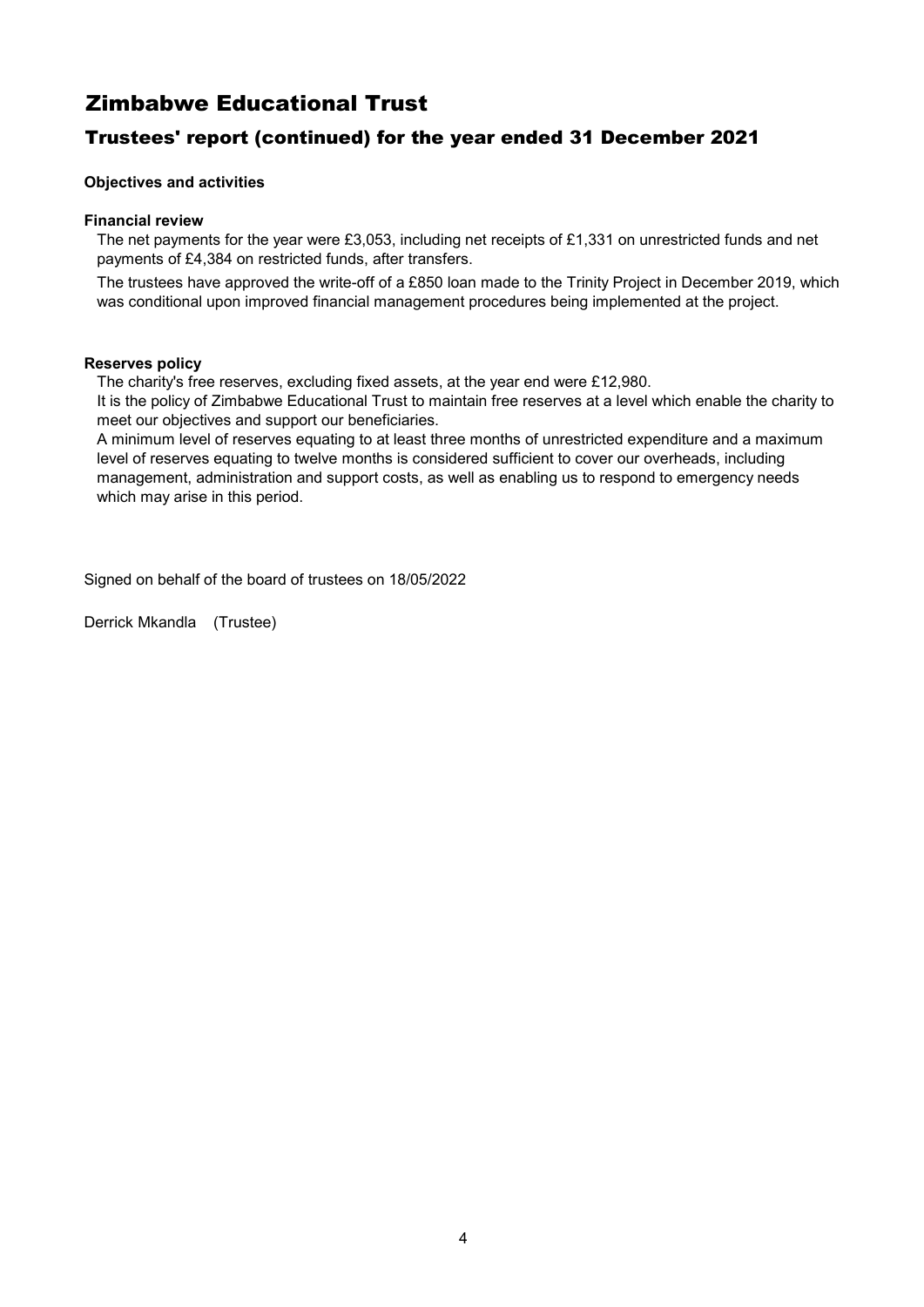# Independent examiner's report to the trustees of Zimbabwe Educational Trust

I report to the charity trustees on my examination of the accounts of the Trust for the year ended 31 December 2021, which are set out on pages 6 to 9.

### Responsibilities and basis of report

As the charity trustees you are responsible for the preparation of the accounts in accordance with the requirements of the Charities Act 2011 ('the Act').

I report in respect of my examination of the Trust's accounts as carried out under section 145 of the 2011 Act. In carrying out my examination I have followed all the applicable Directions given by the Charity Commission under section 145(5)(b) of the Act.

### Independent examiner's statement

I have completed my examination. I confirm that no material matters have come to my attention in connection with the examination giving me cause to believe that in any material respect:

- 1 accounting records were not kept in respect of the charity as required by section 130 of the Act; or
- 2 the accounts do not accord with those records.

I have no concerns and have come across no other matters in connection with the examination to which attention should be drawn in this report in order to enable a proper understanding of the accounts to be reached.

Claire Welling

18/05/2022

### West Yorkshire Community Accountancy Service CIO

Stringer House 34 Lupton Street Leeds LS10 2QW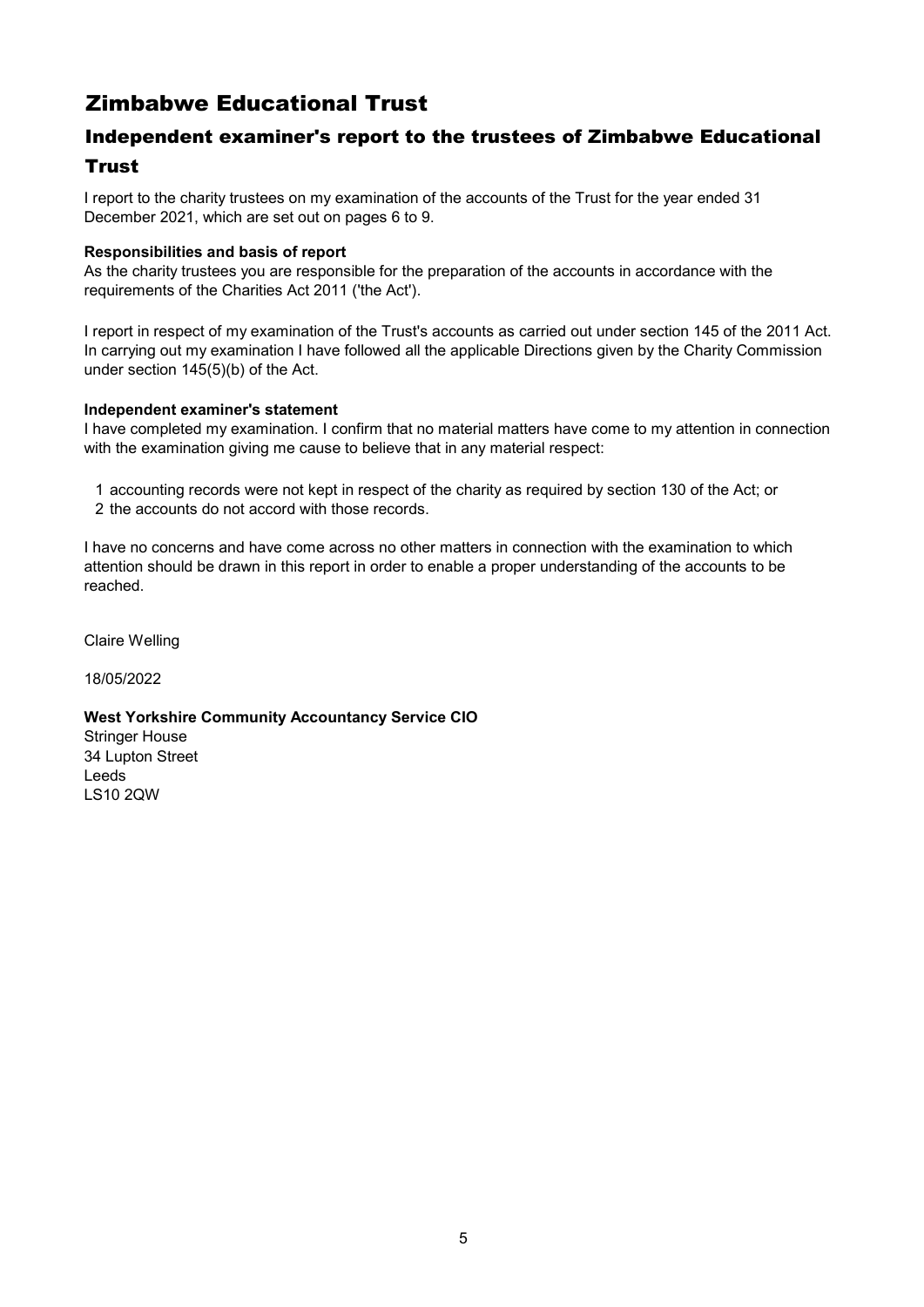# Receipts and payments account for the year ended 31 December 2021

|                                         | <b>Notes</b> |              |            |         |         |
|-----------------------------------------|--------------|--------------|------------|---------|---------|
|                                         |              | 2021         | 2021       | 2021    | 2020    |
|                                         |              | Unrestricted | Restricted | Total   | Total   |
|                                         |              | funds        | funds      | funds   | funds   |
|                                         |              | £            | £          | £       | £       |
| <b>Receipts</b>                         |              |              |            |         |         |
| Grants                                  | (2)          | 700          | 56,684     | 57,384  | 96,475  |
| Individual donations                    |              | 7,945        | 3,076      | 11,021  | 8,547   |
| <b>Business donations</b>               |              |              | 1,049      | 1,049   | 256     |
| Gift Aid                                |              | 293          |            | 293     | 888     |
| Fundraising                             |              | 345          | 400        | 745     | 100     |
| <b>Bank interest</b>                    |              | 1            | 4          | 5       | 58      |
| <b>Total receipts</b>                   |              | 9,284        | 61,213     | 70,497  | 106,324 |
|                                         |              |              |            |         |         |
| <b>Payments</b>                         |              |              |            |         |         |
| Salaries and payroll                    | (3)          | 16,272       |            | 16,272  | 14,869  |
| Insurance                               |              | 254          |            | 254     | 254     |
| <b>Bank charges</b>                     |              | 200          | 56         | 256     | 325     |
| Office supplies                         |              | 608          |            | 608     | 241     |
| Accountancy and independent examination |              | 420          |            | 420     | 336     |
| Membership fees                         |              |              |            |         | 41      |
| <b>Foundations for Farming</b>          |              |              | 1,596      | 1,596   | 3,426   |
| Trinity project                         |              |              | 16,640     | 16,640  | 44,733  |
| Rafiki girls centre                     |              |              | 36,895     | 36,895  | 28,141  |
| Staff and volunteer expenses            |              |              |            |         | 201     |
| Rent and office services                |              | 195          |            | 195     | 585     |
| Fundraising                             |              |              |            |         | 61      |
| Grant repaid to funder                  | (4)          |              | 414        | 414     |         |
| <b>Total payments</b>                   |              | 17,949       | 55,601     | 73,550  | 93,213  |
| Net receipts / (payments)               |              | (8,665)      | 5,612      | (3,053) | 13,111  |
| Transfers between funds                 |              | 9,996        | (9,996)    |         |         |
| Net movement in funds after transfers   |              | 1,331        | (4, 384)   | (3,053) | 13,111  |
| Fund balances brought forward           |              | 11,649       | 19,511     | 31,160  | 18,049  |
| <b>Fund balances carried forward</b>    | (5)          | 12,980       | 15,127     | 28,107  | 31,160  |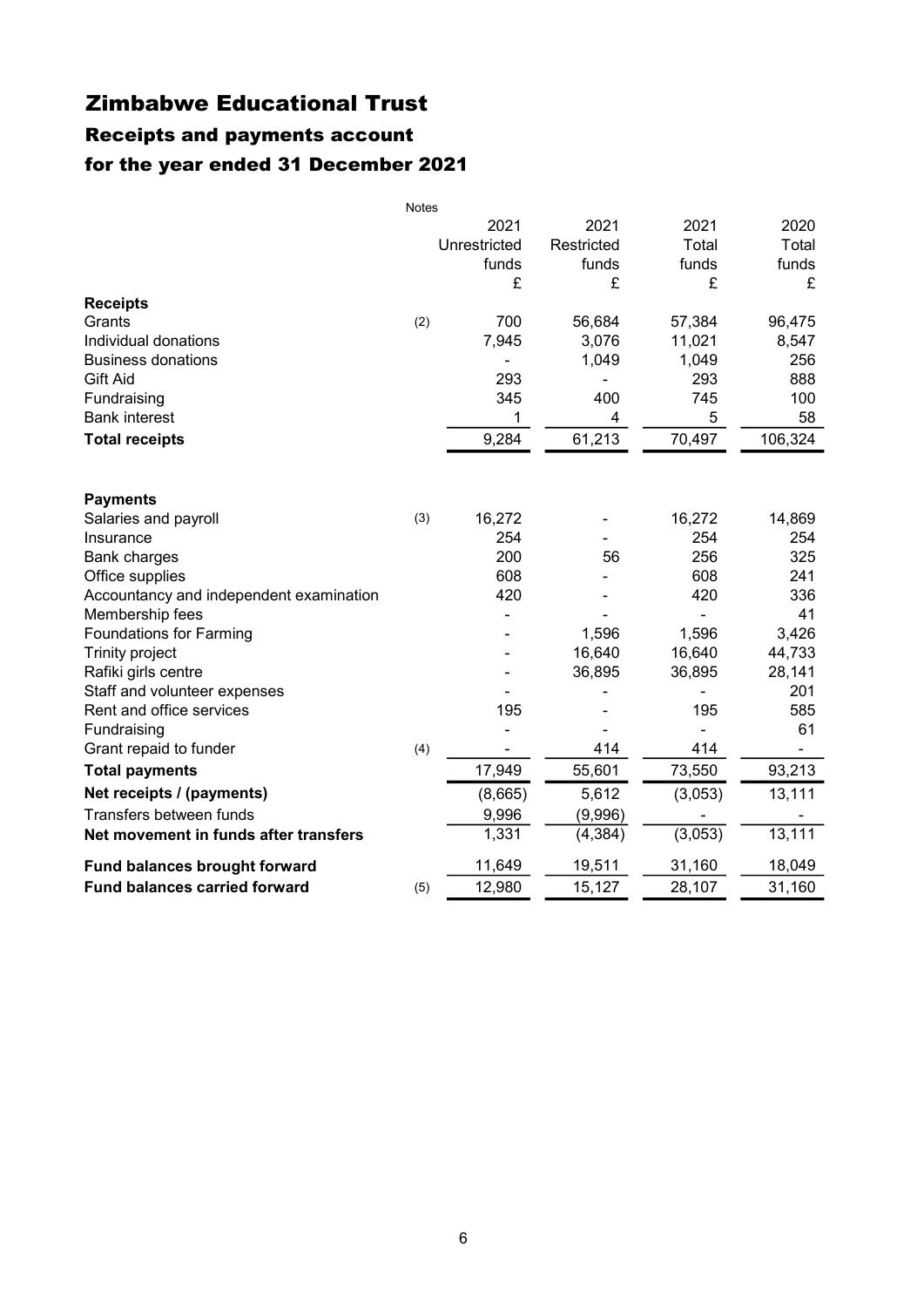## Statement of assets and liabilities

| as at 31 December 2021  | 2021         | 2021       | 2021   | 2020   |
|-------------------------|--------------|------------|--------|--------|
|                         | Unrestricted | Restricted | Total  | Total  |
| <b>Cash funds</b>       |              |            |        |        |
| Cash at bank            | 12.976       | 15.127     | 28.103 | 31.156 |
| Cash in hand            | Δ            | ۰          |        |        |
| <b>Total cash funds</b> | 12,980       | 15.127     | 28.107 | 31.160 |

### Assets retained for the charity's own use

Computers and office equipment

| <b>Liabilities</b>      |     |
|-------------------------|-----|
| Independent examination | 420 |
| Rent due to Leeds DEC   | 390 |
|                         | 810 |

### Approval of the accounts

The financial statements were approved by the board of trustees on 18/05/2022

Derrick Mkandla (Trustee)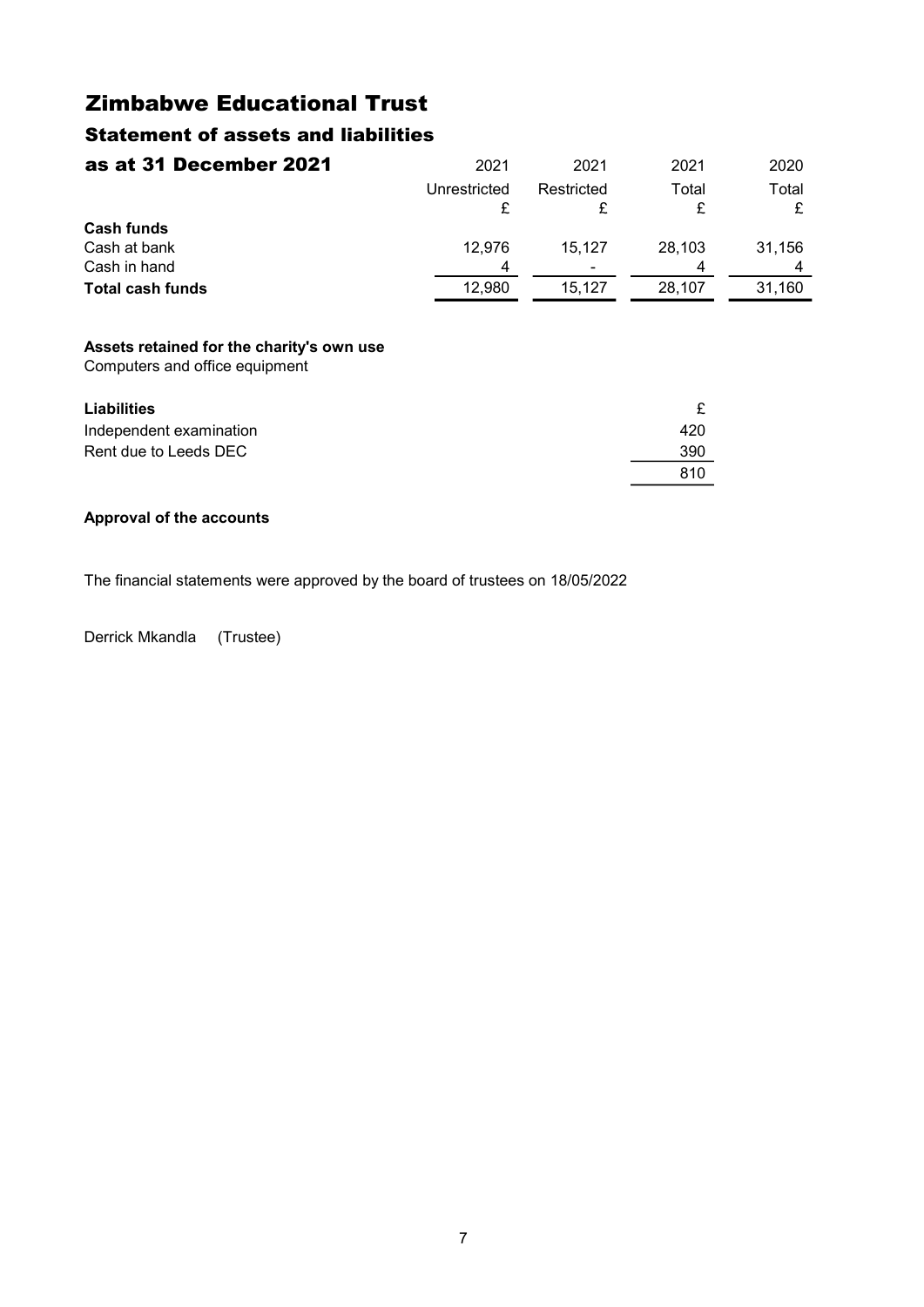# Zimbabwe Educational Trust Notes to the accounts continued for the year ended 31 December 2021

### 1 Accounting policies

### Basis of accounting

The trustees have taken advantage of section 133 of the Charities Act 2011 and have prepared the accounts on a receipts and payments basis.

There has been no change to the accounting policies since last year. No changes have been made to the accounts for previous years.

### Taxation

As a charity the organisation benefits from rates relief and is generally exempt from income tax and capital gains tax but not from VAT. Irrecoverable VAT is included in the cost of those items to which it relates.

### Fund accounting

Unrestricted funds are available for use at the discretion of the trustees in furtherance of the general objectives of the charity.

Restricted funds are subjected to restrictions on their expenditure imposed by the donor or through the terms of an appeal.

Further explanation of the nature and purpose of each fund is included in the notes to the accounts.

### 2 Grants and donations 2021 2021 2021 2020 Unrestricted Restricted Total Total funds funds funds funds £ £ £ £ Ann Jane Green Trust 700 - 700 700 - 18,384 18,384 33,548 The Allan & Nesta Ferguson Charitable Trust  $\overline{5.000}$  5.000  $\overline{5.000}$  5.000 The Claremont Trust and the Claremont Trust and the Claremont Trust and the Claremont Trust and the Claremont Trust The Lauderdale Trust 1990 125,000 25,000 25,000 25,000 25,000 25,000 25,000 25,000 25,000 25,000 25,000 25,000<br>The Mercury Phoenix Trust 1990 12:00 25,000 25,000 25,000 25,000 25,000 25,000 25,000 25,000 25,000 25,000 25, The Mercury Phoenix Trust 7,500 7,500 7,500 7,500 7,500 7,500 7,500 7,500 7,500 7,500 7,500 7,500 7,500 7,500 7 Department for International Development (DFID) - - - 52,905 EF Rathbone Trust 1.000 Souter Trust 4,000 World Day of Prayer and the state of the state of the state of the state of the state of the state of the state of the state of the state of the state of the state of the state of the state of the state of the state of the Austin Bailey Foundation **Austin Bailey Foundation 1,000** The HDH Wills 1965 Charitable Trust **-** - - - - - - - - - - - - - - 500 St Peter's Aid for the Needy (SPAN)  $\overline{\phantom{a}}$  -  $\overline{\phantom{a}}$  -  $\overline{\phantom{a}}$  300 Other small grants 22 700 56,684 57,384 96,475 3 Staff costs and numbers 2021 2020 £ £ Gross salaries 15,337 and 14,084 Pensions 629 Payroll costs and the set of the set of the set of the set of the set of the set of the set of the set of the set of the set of the set of the set of the set of the set of the set of the set of the set of the set of the se 16,272 14,869 Foreign,Commonwealth & Development Office (FCDO) - Jo Cox Memorial grant

The average number employees during the year was 1, being an average of 0.64 full time equivalent (2020: 1, 0.64 FTE).